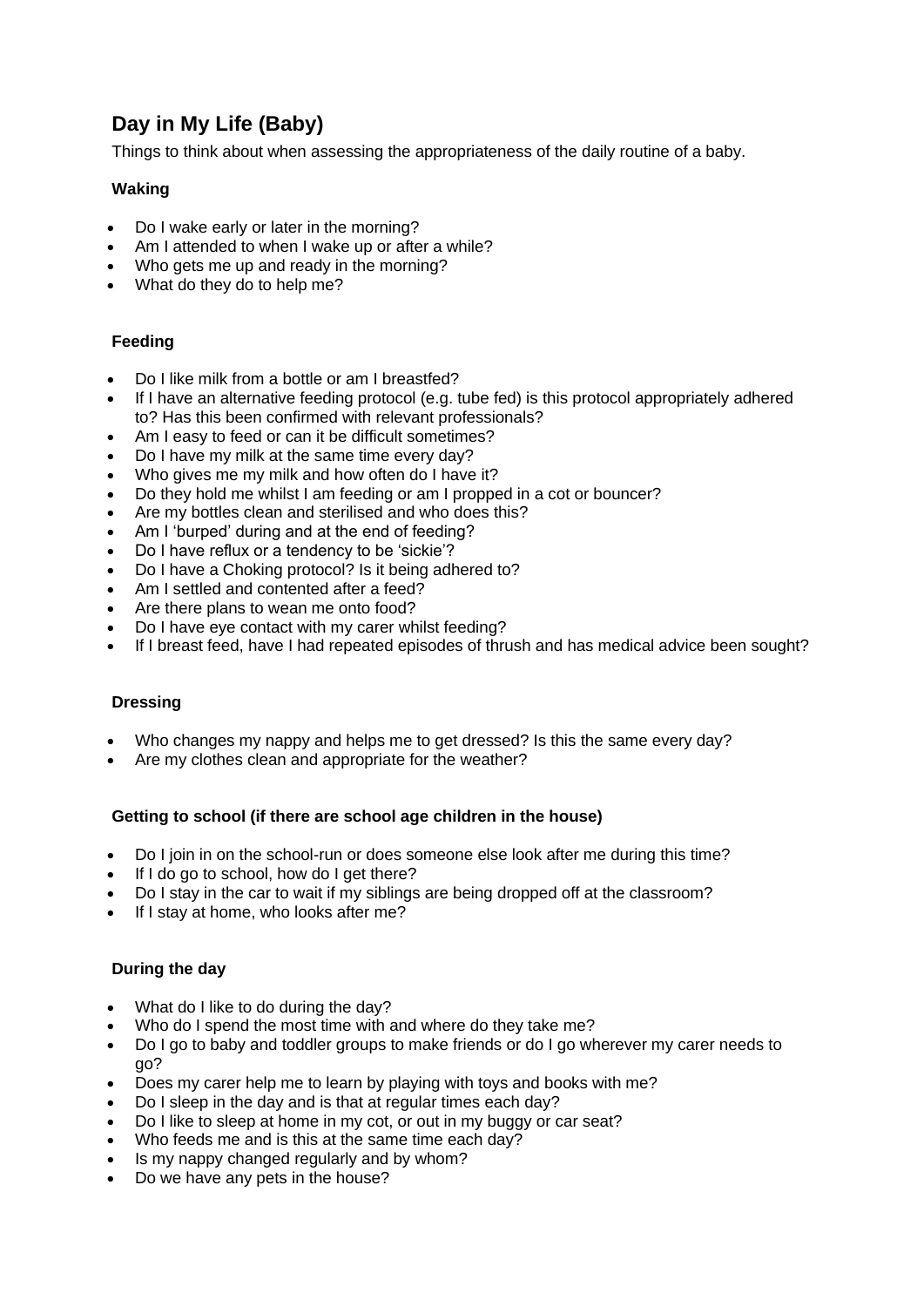- How am I protected from any pets?
- Am I ever left alone unsupervised with any pets?
- Do I like to watch a lot of television?
- Do I like to sit a lot in car seats or pushchairs during the day?
- Am I encouraged to explore my environment? If so, can I do so safely, e.g. not climb the stairs unsupervised or put my fingers in plug sockets?

## **Socialising (communication)**

- Do I have regular eye contact and communication time with my carer? This is really important very early on in my life.
- Does my carer find it easy to understand my needs from my cues (e.g. tired, hungry, in pain, overstimulated)?
- Does my carer encourage my sounds and babbling development?
- Does my carer respond to my noises or mirror my sounds?
- Do I respond to their facial expressions when they are trying to calm me / talk to me / play with me?
- Does my carer attempt to communicate with me in ways which are useful to me? (E.g. for children with sensory impairment or social communication needs)
- Does my carer stimulate me in ways which are supportive of my development? (E.g. for children with sensory impairment or social communication needs)

## **After school (if there is a school age child in the house)**

- Do I go to the school to meet my sibling or do I stay at home? Who looks after me?
- What happens to me when my sibling(s) are home  $-$  do they play with me nicely?
- Is our carer around to make sure the play is appropriate?
- Do I join in meal times as appropriate to my needs?

#### **Evenings**

- Do I have a regular night time routine?
- Do I feed well in the evening?
- Do I have a bath and if so how often?
- Who baths me and do I bath with any of my siblings?
- Do I watch TV with any of my family in the evenings? If so is what I watch okay for my age?

#### **Bedtime**

- Do I go to bed at the same time every night?
- Am I put to bed or do I fall asleep whenever I am tired enough?
- If I am placed in my cot, do I settle well by myself?
- Where do I sleep?
- Do I go to sleep with toys?
- Am I read a bedtime book?
- How do I like to sleep (on my back / front)?
- Does my carer use a monitor?
- Who is normally in the house at night time?

# **Overnight**

• Do I sleep well at night or do I tend to wake?